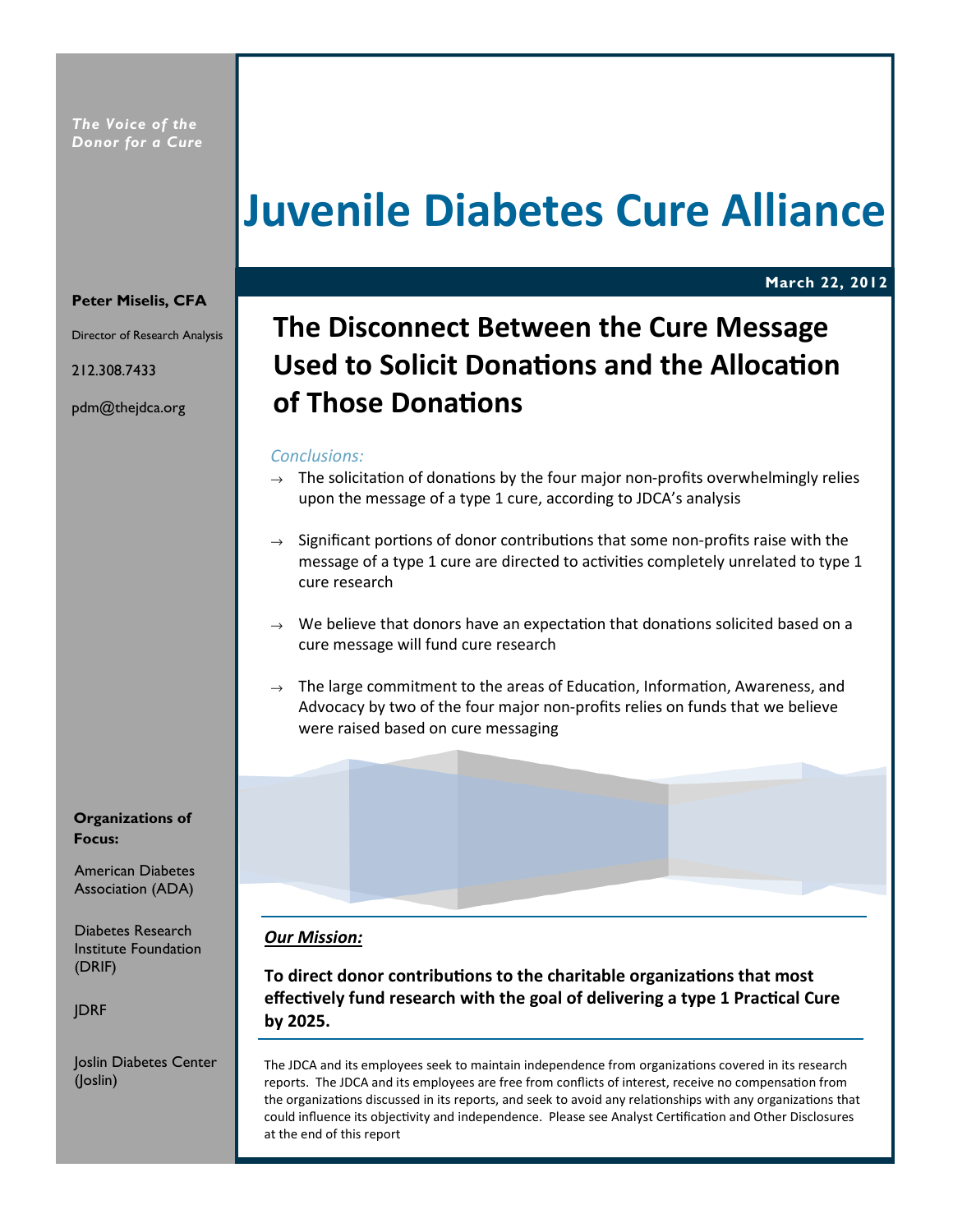#### The Disconnect Between the Cure Message Used to Solicit Donations and the Allocation of Those Donations

The effective solicitation of donor contributions combined with the continual generosity of the type 1 diabetes (type 1) donor community generates the funding that drives the operations of the major diabetes charities, including their support of cure research. In this report we analyze the primary messages used to solicit donations and examine the relationship between those messages and the non-cure activities that donations fund.

The four major non-profits employ various fundraising tools and events to solicit donations. Among the most effective fundraisers are Special Events, which include walks, galas, cycling events, etc. Special Events, in the aggregate, are the single most important fundraising tool. For the four non-profits combined, Special Events raised an estimated \$180 million in 2011 and represented 49% of total donor contributions for the year.<sup>1</sup> In our opinion, these numbers demonstrate the very generous donor support for type 1 cure research. We believe that this level of fundraising success is only possible because of the tremendous number of volunteers that help to organize, operate and participate in the events.

The JDCA examined the four non-profits' key fundraising campaigns and we conclude that the charities overwhelmingly rely upon a type 1 cure message to solicit contributions, even when the organizations support both type 1 and type 2, as is the case for the ADA and Joslin. The message of a cure resonates deeply with donors and its use is intended to maximize contributions, in our view. The cure is either explicitly mentioned or clearly implicit in almost all major donor solicitations. The following briefly lists the most important Special Events and other fundraising methods for each of the four organizations:

#### JDRF

- $\rightarrow$  Walk to Cure Diabetes
- $\rightarrow$  Ride To Cure Diabetes
- $\rightarrow$  Tee Off To Cure Diabetes
- $\rightarrow$  Fund-A-Cure portion of galas
- $\rightarrow$  Galas with a variety of names, the majority of which strongly or explicitly convey the idea of a cure, e.g. Hope For a Cure Gala, Promise Gala: A Cure Would Be a Classic , and Promise Ball Path To a Cure

#### ADA

- $\rightarrow$  Tour de Cure
- $\rightarrow$  Step Out: Walk to Stop Diabetes the JDCA's view is that the only way to stop type 1 is to cure it
- $\rightarrow$  Online general solicitations state that donations are funding cure efforts
- $\rightarrow$  Children are depicted in fundraising literature, giving the impression that type 1 (juvenile) diabetics are primary beneficiaries of the contributions

#### DRIF

- $\rightarrow$  Major galas with names that reference the cure explicitly (e.g. "Empire Ball: Unlock the Cure") or implicitly (e.g. "Love and Hope Ball")
- Galas, walks, and other fundraisers explicitly state that proceeds support the DRI's "cure-focused" work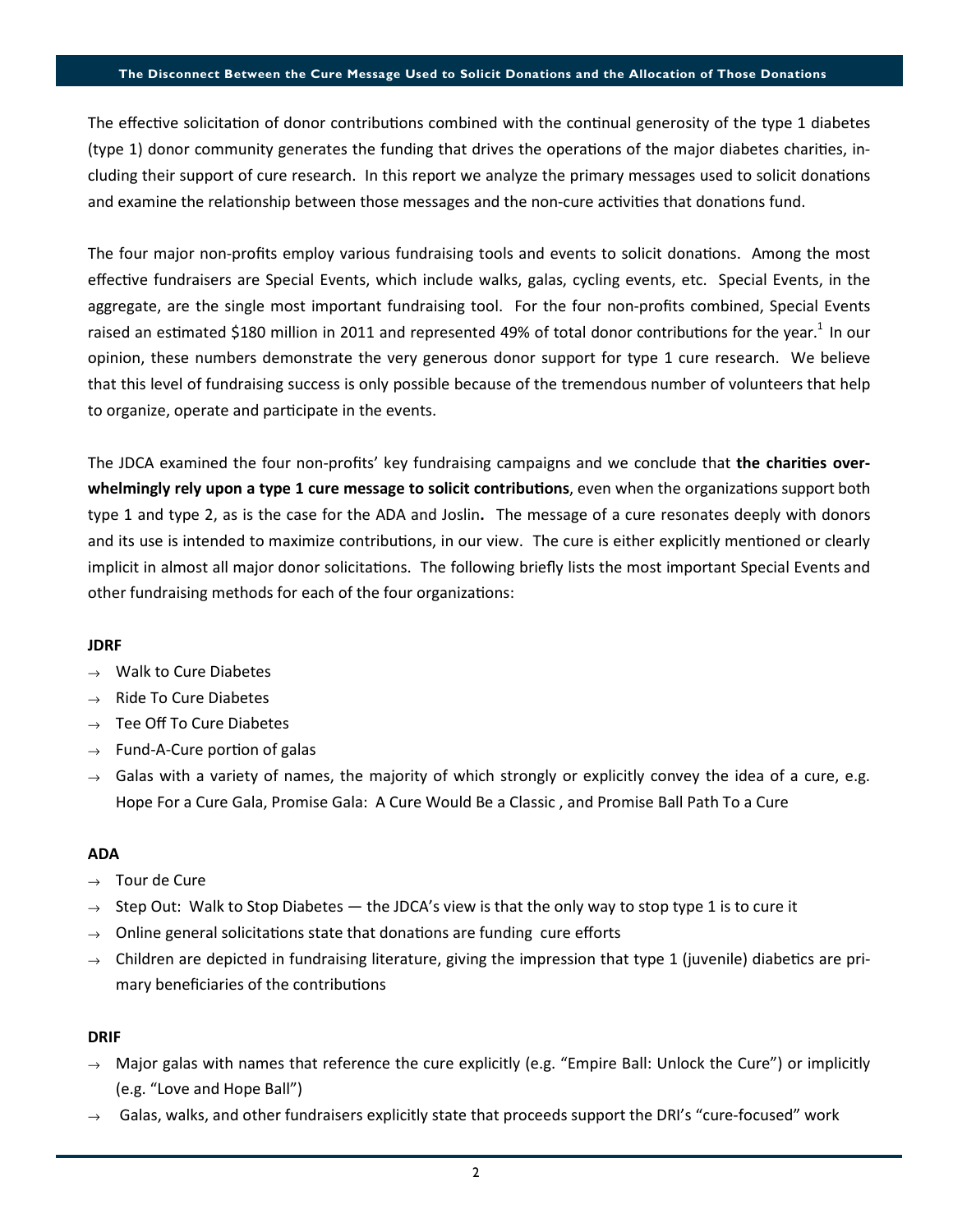#### Joslin

- $\rightarrow$  High Hopes Gala
- $\rightarrow$  A video on the website solicits donations to the High Hopes Fund with motivational cure messaging delivered by researchers, as well as a young Joslin patient living with Type  $1^2$

The overt or clearly implicit message in virtually all signature fundraising campaigns is that donations are solicited based on the hope of a type 1 cure. We estimate that the vast majority of donor contributions generated by Special Event fundraisers in 2011 were solicited using the message of a cure.<sup>3</sup> In addition, fundraiser events such as Walks tend to focus on teams that are raising funds to benefit a specific person. For example, JDRF guides family teams to write letters and make videos that encourage donations and participation on behalf of their diabetic child/children.<sup>4</sup>

The primary messages conveyed in the majority of the non-profits' major fundraising campaigns did not change from 2010 to 2011 and the central theme of a cure message has not materially changed over the past several years.

The JDCA believes that donors expect the charities to direct funding toward the cure activities that are implicit in the fundraising campaigns. However, our observation is that JDRF and the ADA solicit donations based on the cure message and then make significant allocations to activities unrelated to type 1 cure research. Activities that have no potential to deliver a cure received a great deal of funding from both organizations over the past several years including treatment and prevention research, and Education, Information, Awareness, and Advocacy (EIAA) in particular. The following table depicts the four charities' total donor contributions, donations raised through Special Events, the allocations made to EIAA, type 1 cure research, and other types of research:

#### Donor Contributions and Select Research/Non-Research Expenses

|                                       | 2011 (\$ mil.)   |             |           |                 |       | 2010 (\$ mil.) |                |           |             |       |
|---------------------------------------|------------------|-------------|-----------|-----------------|-------|----------------|----------------|-----------|-------------|-------|
|                                       | ADA <sup>'</sup> | <b>DRIF</b> | Joslin    | <b>JDRF</b>     | Total | <b>ADA</b>     | <b>DRIF</b>    | Joslin    | <b>JDRF</b> | Total |
| <b>Total Donor Contributions</b>      | 152              | 10          | 9         | 199             | 370   | 152            | 8              | 11        | 194         | 365   |
| Donor Contributions to Special Events | 46               | 4           | $2^2$     | 128             | 180   | 46             | $\overline{2}$ | $2^2$     | 124         | 174   |
| E/I/A/A Activities                    | 99               |             | 11        | 40              | 151   | 99             |                | 11        | 39          | 150   |
| Type 1 Cure Research Grants           | 6                | 7           | <b>NA</b> | $60^{2}$        | 73    | 6              | 9              | <b>NA</b> | 67          | 82    |
| Glucose Control Research              | 6                | 0           | <b>NA</b> | 33 <sup>2</sup> | 39    | 6              | 0              | ΝA        | 23          | 29    |
| <b>Complications Research</b>         | 5                | 0           | <b>NA</b> | 23 <sup>2</sup> | 28    | 5              | 0              | ΝA        | 17          | 22    |

Source: Charity and Foundation data

1 The ADA's 2011 data not yet available. Assumes that 2011 figures are flat with 2010.

2 JDCA esmate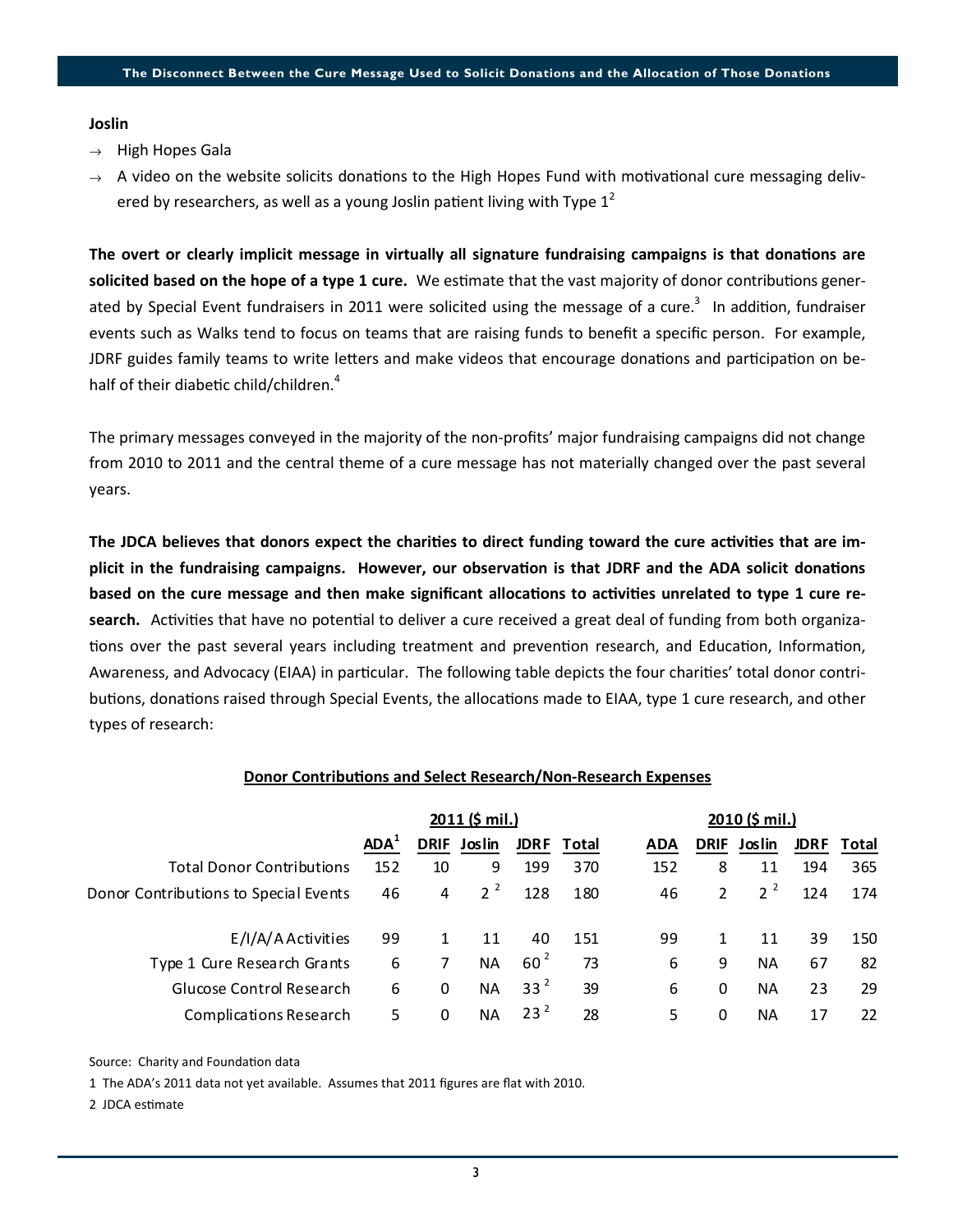#### **Summary Observations**

- $\rightarrow$  The commitment to EIAA activities far exceeded allocations to Type 1 Cure Research Grants, especially for the ADA
- $\rightarrow$  JDRF's EIAA allocation of \$40 million was two-thirds of its \$60 million commitment to Cure Research Grants
- $\rightarrow$  JDRF increased its EIAA commitment in 2011 by \$1 million while its allocation to Type 1 Cure Research Grants decreased an estimated \$7 million, or 10%
- $\rightarrow$  The aggregate Type 1 Cure Research Grants for three of the four non-profits combined decreased from an esmated \$82 million in 2010 to an esmated \$73 million in 2011
- $\rightarrow$  The decrease in type 1 cure research grants contrasts with an increase in the donations that the four nonprofits gathered from Special Event fundraisers, from \$174 million in 2010 to \$180 million in 2011

Although the ADA has a revenue-generating offset to its \$99 million EIAA expense, the JDCA estimates that the majority of this \$99 million expenditure is funded from donor contributions. We estimate that Joslin fully offsets its EIAA expenditures from proprietary revenue-generating programs related to these activities.

Significant allocations are made to Glucose Control and to Complications research (sometimes referred to as Treatments), which have no potential to deliver a type 1 cure. These activities and the development of products designed to improve diabetes management are well addressed by the commercial sector, as we have discussed in prior reports.<sup>5</sup>

When reading the table, it should be noted that Prevention Research Grants are included under the umbrella of Type 1 Cure Research Grants for the ADA and JDRF. We estimate that Prevention Research Grants represent approximately 40% and 15% of the ADA and JDRF Type 1 Cure Research Grants, respectively.

The clear message of a type 1 cure is apparent in the charies' most important fundraising events and campaigns. We are not aware of any major Special Events designed to raise funds independent of invoking hope for a cure. The message of EIAA and the funding of other non-cure areas such as prevention or treatments is largely absent from Special Event advertising or subtly stated at best. Fundraisers with titles like "Walk to Educate Diabetics" or "Type 1 Diabetes Awareness Gala" would be less effective in attracting donations than the current campaigns emphasizing the theme of a cure, in our opinion. We believe that there would be a substantial reduction in volunteer and donor participation if the fundraiser messaging matched how the contributions are actually allocated.

The JDCA is not contending that Education, Information, Advocacy, and Awareness; prevention; and improved treatments do not have value or that these areas should go unfunded. In our view, it is reasonable for the charities to fund such programs if contributions are solicited based upon those messages, or for charities to direct a small amount of funding to those activities even if such funding is solicited based on cure messaging.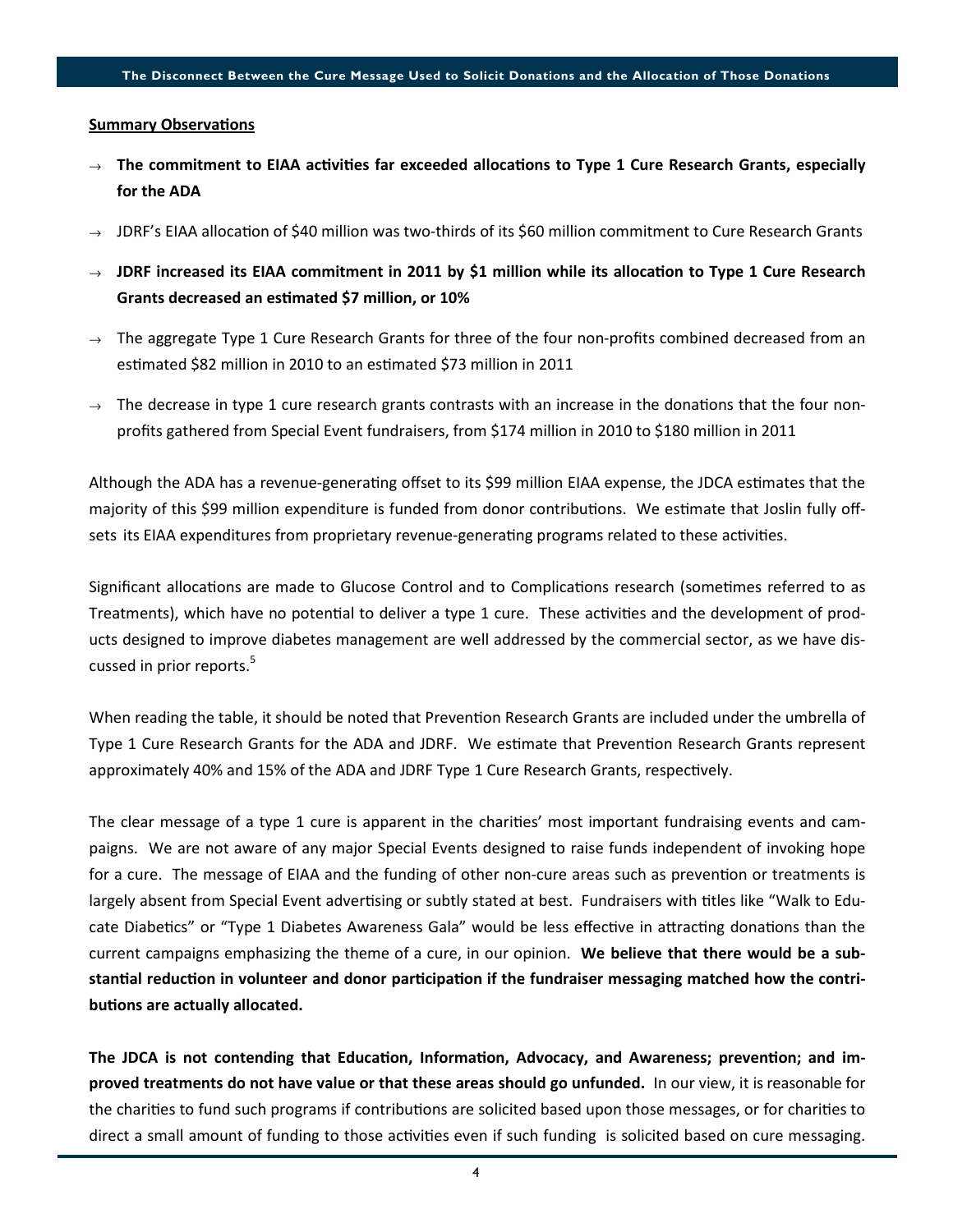As it stands, the commitment to non-cure activities results in an important disconnect between the cure message that is used to solicit donations and the activities that a meaningful portion of those donations ultimately fund.

#### Summary and Conclusion

The message of a type 1 cure clearly shapes the fundraising efforts that garner the majority of contributions to the four major type 1 non-profits. This is evidenced by the names of signature fundraising events as well as the underlying online and print solicitations that bolster these campaigns. Although solicitations are based on a cure message, significant portions of total donations are subsequently directed to non-cure activities. Allocations to non-cure activities far exceed the amounts directed to type 1 cure research grants.

The misalignment of solicitation messaging with the allocation of contributions to non-cure related projects creates a disconnect. This disconnect is evidenced by the decrease in funding for type 1 cure research grants that took place from 2010 to 2011 at the same time that donor contributions to cure-driven Special Event fundraisers continued to grow. Cure research funding decreased as allocations to non-cure activities increased. Yet, neither EIAA, prevention nor treatments were elevated to the level of cure in the messaging for fundraising events.

We believe that donors expect the non-profits to direct funding to the activities that are implied in the messaging of fundraising campaigns. Donors and volunteers that support the type 1 cause display continual generosity and commitment and deserve to have their expectations met. If a fundraising event is a "Walk For A Cure," then donors would anticipate that virtually all contributions will be directed to cure research. Instead, at some non-profits, the contributions are directed to other activities not associated with cure efforts. We believe that the meaningful divergence that exists between the messaging of fundraisers and the allocation of donor contributions represents a systemic disconnect at some, but not all, of the non-profits.